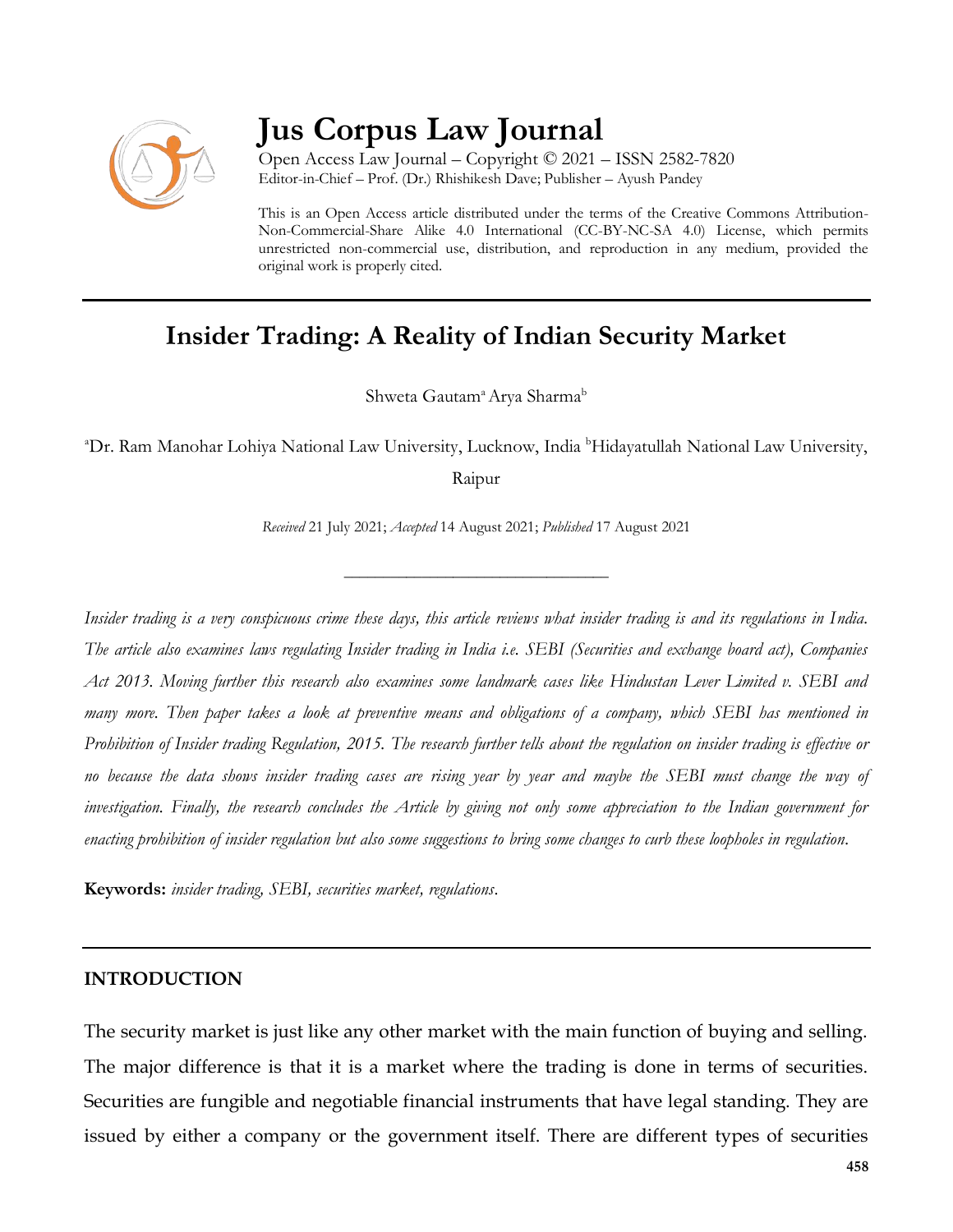such as debentures, shares, warrants, derivatives, etc. The securities market of India has great importance in the Indian economy and it did not happen overnight. "Though the historical records relating to securities market in India is meager and obscure, there is evidence to indicate that the loan securities of the East Indian Company used to be traded towards the close of the 18th century. By the 1830s, the trading in shares of banks started. The trader by the name of broker emerged in 1830 when 6 persons called themselves sharebrokers. This number grew gradually. Till 1850, they traded in shares of banks and securities of the East India Company in Mumbai under a sprawling Banyan Tree in front of the Town Hall, which is now in the Horniman Circle Park".<sup>1</sup> Since then the securities market has been growing. Our country has experienced a number of regulations and changes in the securities market and now it is completely under the control of the central government. However, there is still darkness beneath the lamp.

Insider trading is the theft of relevant & confidential information and abusing it for personal benefits. It is an offence where the offender might not be the same but the victims are the same every single time i.e. the innocent citizens of our country. Most people are not well aware of this offence as it might be the case that they do not commit it intentionally. But intentional or not, it is a severe offence. The concept of insider trading is taken into consideration since the very concept of security exchanges is prevalent in the world.

"The first case of insider trading was seen in the 1940s when, the Thomas Committee Report in 1948 cited instances of directors, agents, officers, auditors possessing strategic information regarding economic conditions of the company regarding the size of the dividends to be declared, or of the issue of bonus shares or the awaiting conclusion of a favourable contract prior to public disclosure."<sup>2</sup> When such cases started coming up to notice of the government; it decided to make strict regulations of the companies and financial institutions in order to prohibit the practice of insider trading. The government then constituted an autonomous body

<sup>1</sup> 'SEBI | A Historical Perspective of the Securities Market Reforms' (*SEBI*, 2004)

 $\frac{\text{thttps}}{\text{m}}$ /www.sebi.gov.in/media/speeches/mar-2004/a-historical-perspective-of-the-securities-market[reforms\\_2882.html>](https://www.sebi.gov.in/media/speeches/mar-2004/a-historical-perspective-of-the-securities-market-reforms_2882.html) accessed 11 July 2021

<sup>2</sup> 'Report on the Regulation of Stock Exchanges' (*SEBI,* 1948)

[<sup>&</sup>lt;http://www.sebi.gov.in/History/HistoryReport1948.pdf>](http://www.sebi.gov.in/History/HistoryReport1948.pdf)accessed 11 July 2021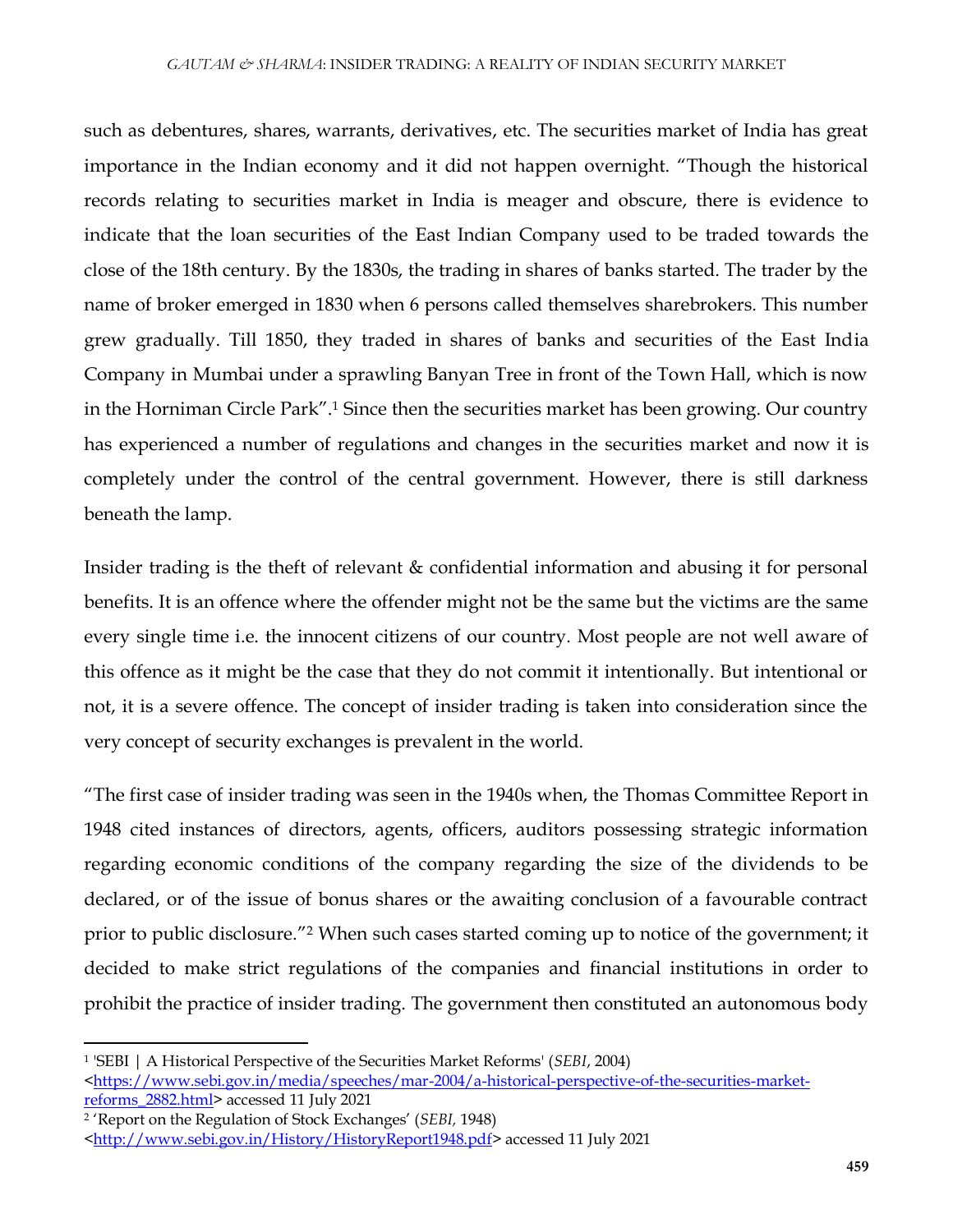i.e. SEBI (Securities and Exchange Board of India) under the SEBI Act, 1992. The basic function of SEBI is to protect the interest of investors, promote trading and regulate the securities market. Another statute that has the provision for insider trading is the Companies Act, 2013 (amended one). Even after all these regulations and penalties provided by law, we have seen a number of cases of insider trading in the Indian securities market. The companies are under obligation to take care of certain things which could prevent these practices. The reality is insider trading is prominent in our securities market and is happening every single day. There are very few cases that came into notice of SEBI. The truth is just like any other offence, unless reported nothing is an offence.

## **DEFINING INSIDER TRADING**

 $\overline{\phantom{a}}$ 

Ever since the stock market has established in India people have treated it as a wager and have tried a number of unethical ways to make money out of it. There were a number of frauds happening in the securities market and the one on which regulatory bodies keep an eagle eye is Insider trading; an offence that incurs a hefty amount of penalty and even imprisonment. The securities market is a fair play only when all the investors have the same information (information does not mean experience or knowledge about news). But when a person who has additional information which is not public, misuses it for his own benefit, it amounts to insider trading. The person who commits insider trading is known as an 'insider'. Here are some important definitions are given by different authorities.

*"The Patel Committee in India in 1986 defined insider trading as the trading in the shares of a company by the person who is in the management of the company or are close to them on the basis of undisclosed price sensitive information regarding the working of the company, which they possess but which is not available to others. <sup>3</sup>*

SEBI has defined Insider under SEBI (Prohibition of Insider Trading) (Amendment) Regulations, 2008, where it states that insider means any person who is either a connected person or is in possession of or having access to unpublished price sensitive information.

<sup>3</sup> Nishith M Desai and Krishna A Allavaru, 'Insider Trading: A Comparative Study' (*Nishith Desai*, 1997) [<https://www.nishithdesai.com/fileadmin/user\\_upload/pdfs/Associates\\_Insider\\_Trading\\_-](https://www.nishithdesai.com/fileadmin/user_upload/pdfs/Associates_Insider_Trading_-_A_Comparative_Study.pdf) A Comparative Study.pdf > accessed 15 July 2021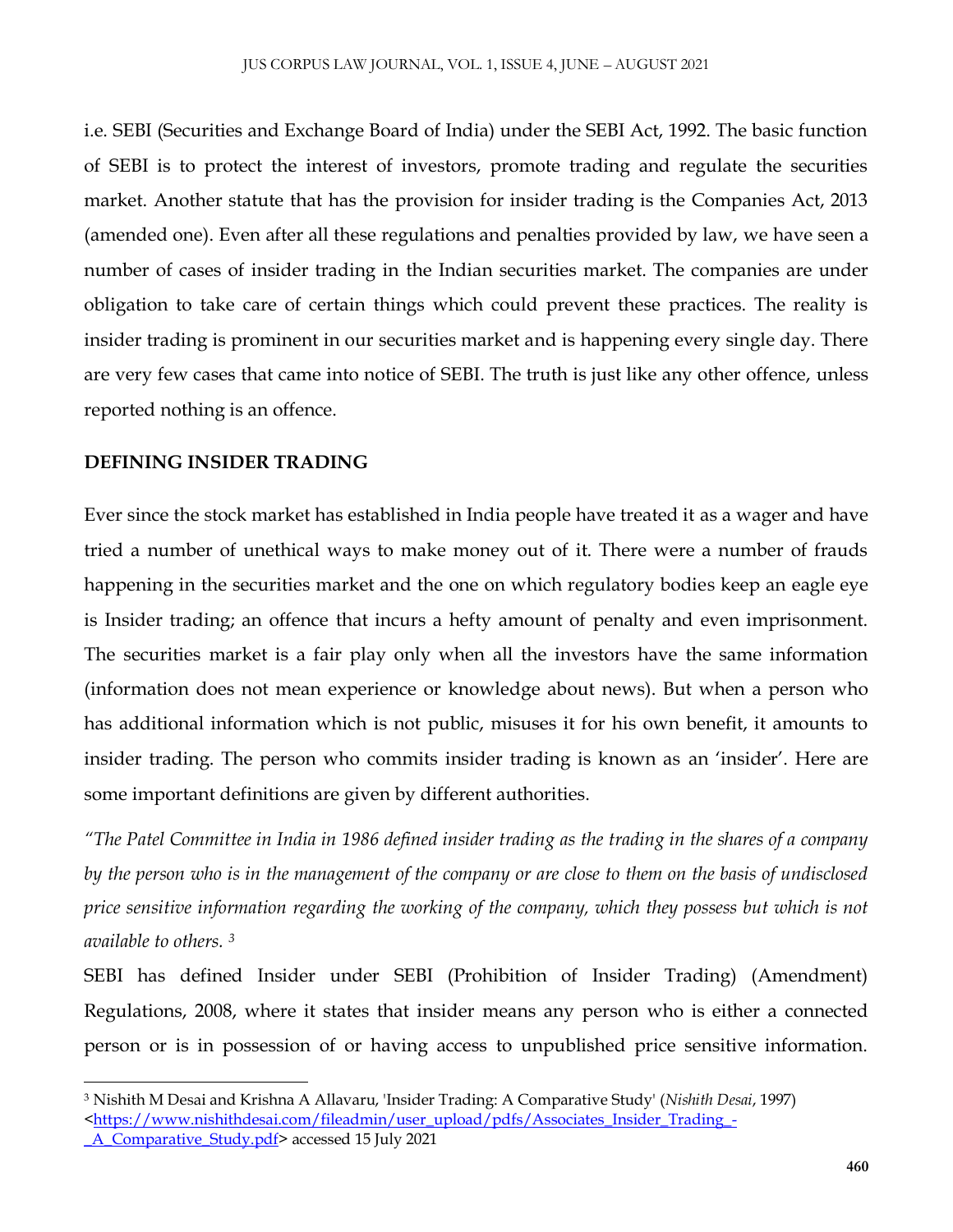Therefore, it includes persons connected on the basis of being in any contractual, fiduciary, or employment relationship that allows such person access to unpublished price-sensitive information (UPSI).<sup>4</sup> Justice Sodhi Committee seeks to clearly define the expression trading in order to distinguish it from the wider expression dealing. Trading means the acquisition and disposal of securities. Hence, creating security over the shares of a company would not amount to trading in those securities.<sup>5</sup>

As per Section 195 of Companies Act, 2013, insider trading means an act of subscribing, buying, selling, dealing, or agreeing to buy, sell or deal in any securities by any director or key managerial personnel or any other officer of a company either as principal or agent if he is reasonably expected to have access to any non-public price-sensitive information in respect of securities of a company.<sup>6</sup> This section prohibits directors or key managerial personnel of a company from engaging in insider trading."7When the information which was used to trade in a particular share was not public then it would be considered insider trading. Even if the person is not using the information himself but still transfers the same to another person, it would still come under insider trading. Most of the time in India, the family members or the close relatives of company employees and officers are also seen as insiders. But this is known to almost all the officials of the company so what they do is, they do not trade on their own, rather they ask someone else to trade and share the profits with him. The person would buy the shares at a lower price and would successfully sell them at a much higher price due to certain information which tells him that the price of shares would shoot. There can be different situations related to this.

Imagine a person is an employee of a company and got sensitive information about the shares. He tells his father about the same and his father transfers the same to another person. Now, this transfer of information is also illegal even if the person is not using it but just passing it. All three of them can be held liable for insider trading.

<sup>4</sup> 'Securities and Exchange Board of India (Prohibition of Insider Trading) Regulations, 1992

<sup>5</sup> Jerry Williamson, 'The Know-All of Insider Trading – Decades of Corruptive Prevention' (*Academike*, 2015)

[<sup>&</sup>lt;https://www.lawctopus.com/academike/know-insider-trading-decades-corruptive-prevention/>](https://www.lawctopus.com/academike/know-insider-trading-decades-corruptive-prevention/) accessed 14 July 2021

<sup>6</sup> Companies Act 2013, s 195

<sup>7</sup> *Ibid*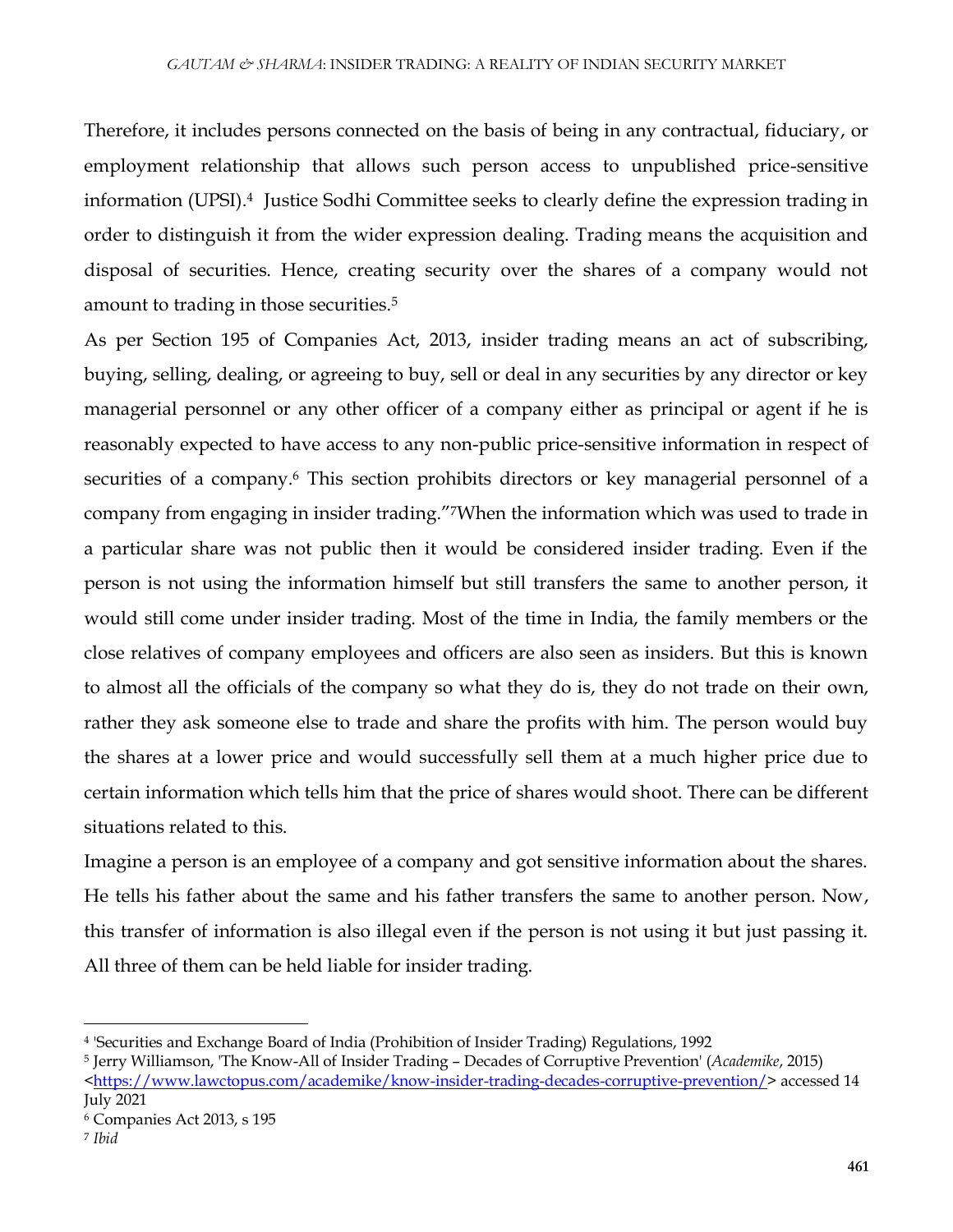Now, what happens in a situation when a person overhears price-sensitive information in a coffee shop while the employees of a company were discussing it? If the person goes and makes a profit out of that information would the employees be liable for insider trading or that individual would be liable? Neither of them, because firstly it is hard to prove it secondly and most importantly he has no connection with the employees. A disinvestment plan is established between a company's employee and his or her broker. His goal was to sell his share in the business at regular times over the course of a year, according to the plan. After nine months, the employee is provided with some significant non-public knowledge that he or she may use. If the shares are retained by the employee, he would suffer a financial loss, according to the relevant information. In this situation, as long as the employee can demonstrate that his transactions were part of a pre-existing strategy, he will be exonerated of the insider trading accusations against him.<sup>8</sup>

There can be other situations too but in most of the cases comes under these three categories. Here we understood that for being prosecuted under insider trading a person may not be an official from the company, it can possibly be anyone (near to officials) who has sensitive information which can certainly benefit him. In these cases, government officials are no exception. Even if that particular information was intended to be public and before that someone from the company abuses it, he/she would still be held for insider trading.

#### **REGULATIONS OF INSIDER TRADING**

 $\overline{\phantom{a}}$ 

As mentioned earlier the issue of insider trading is prevalent since the formation of securities markets. The first country that made the legislation against insider trading in the USA. India was also not late to recognize the detrimental effects of insider trading. Hence, a regulatory body named the Securities and Exchange Board of India was constituted after the landmark case TISCO case of 1992. "In this case, the profit of TISCO for the first half of the financial year 1992-93 fell to Rs. 50.22 crore in comparison to the profit of Rs. 278.16 crore for the financial year 1991-92. Before the announcement of the half-yearly results, there was intense activity in

<sup>8</sup> Aron Almeida, 'Famous Insider Trading Cases in India Archives' (*Trade Brains*, 2020)

[<sup>&</sup>lt;https://tradebrains.in/tag/famous-insider-trading-cases-in-india/>](https://tradebrains.in/tag/famous-insider-trading-cases-in-india/) accessed 14 July 2021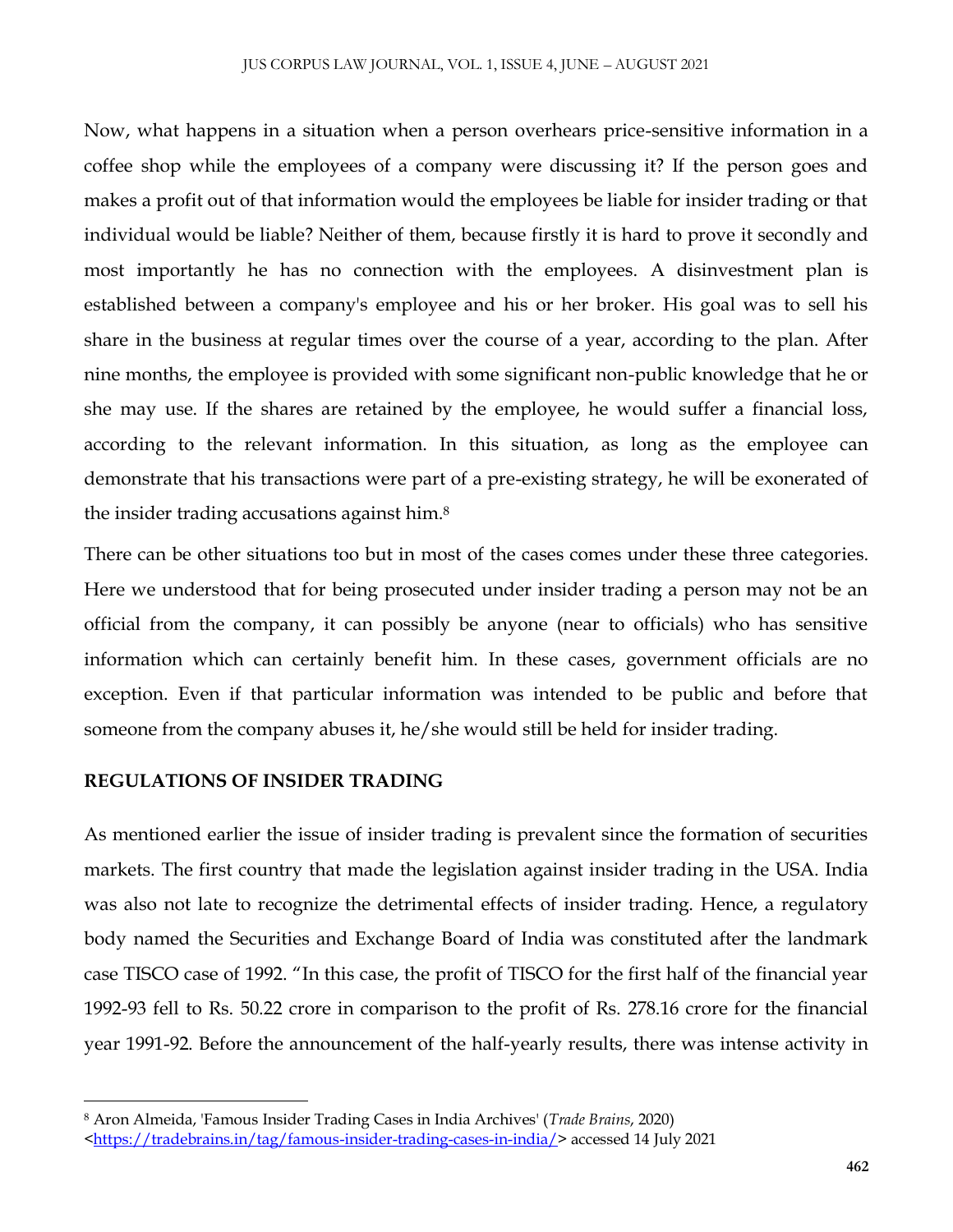the trading of shares between October 22, 1992, and October 29, 1992. However, the SENSEX saw a decline of 8.3% during the same period. The insiders who had the knowledge of the same had manipulated the market to make short sales. Small investors were hit badly. Due to the absence of insider trading regulations in India, it was not possible to investigate the case."<sup>9</sup>

## **SEBI(SECURITIES AND EXCHANGE BOARD ACT) - THE REGULATORY BODY**

SEBI is a statutory body that ensures proper corporate governance in the Indian securities market. The Power and functions of the Board are defined under section 11 of the SEBI act. Under section 11 boards must have to protect the interest of investors in securities and promote the development of, and regulate the securities market, by such measures as it thinks fit. Section 12A of the Securities and Exchange Board of India Act, 1992 prohibits insider trading, violation of section 12A attracts civil penalty under section 15 G that is:

"Not less than 10lakh and it can be extended to 25 crores or three times the amount of profits made out of insider trading".

Under Section 11(c) of the act, the board has the authority to conduct an investigation if the board has reasonable grounds to believe that securities transactions are being conducted in a manner detrimental to investors or the securities market; or any intermediary or person associated with the securities market has violated any of the provisions of this Act or the rules or regulations made thereunder. The Board may, under section 11(2A), take steps to examine any book, register, or other document or record of any listed public business or a public firm.

## **SEBI (PROHIBITION OF INSIDER TRADING) REGULATION**

On the recommendation of the Sodhi committee report, SEBI introduced the SEBI (Prohibition of Insider Trading) Regulations, 2015. This new regulation replaced the earlier regulation of insider trading in India. It came into force on 15th May 2015; applies to not only listed companies but also the companies that are proposed to be listed on a recognised stock change.

 $\overline{\phantom{a}}$ 

<sup>9</sup> Kumar Gourav, 'Role of SEBI in Curbing Insider Trading in India - An Analysis' (*iPleaders*, 2018)

[<sup>&</sup>lt;https://blog.ipleaders.in/sebi-insider-trading-offences/>](https://blog.ipleaders.in/sebi-insider-trading-offences/) accessed 15 July 2021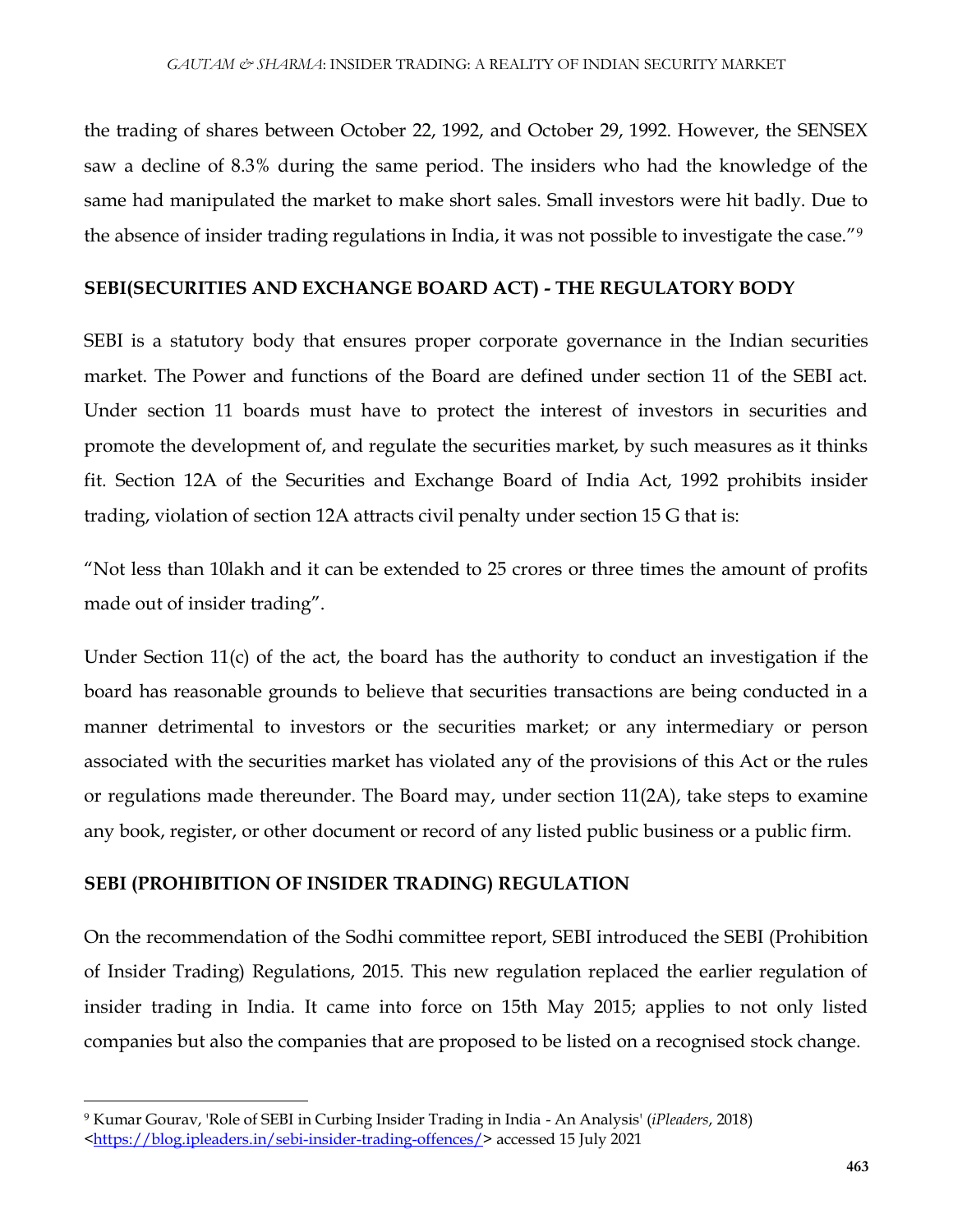The Regulation has 5 chapters and 2 schedules and 12 regulations Chapter I deals with definitions of connected person, insider, price-sensitive information, etc. chapter II dealt with communication or procurement of unpublished price-sensitive information and trading plans, etc. chapter III talks about the disclosures to be made by the companies while trading its securities by insiders. Chapter IV dealt with the Code of Fair Disclosure followed by the Code of Conduct. Chapter V contains miscellaneous provisions. This new regulation is stricter in terms of punishment and a stronger legal enforcement framework in order to prevent insider trading. The regulation has given vast definitions of an insider, connected persons, trading, unpublished price sensitive information, etc. which helps SEBI to make a better analysis while making a decision. The Act says that a 'Connected person' is "any person who is or has during the six months before the concerned act been associated with a company, directly or indirectly, in any capacity including by reason of frequent communication with its officers or by being in any contractual, fiduciary or employment relationship or by being a director, officer or an employee of the company or holds any position including a professional or business relationship between himself and the company whether temporary or permanent, that allows such person, directly or indirectly, access to unpublished price sensitive information or is reasonably expected to allow such access".

The most striking feature of this regulation is that it has increased the work of compliance officers to report all classes of people and have a check on their respective activities. It not only seeks to curb dealing in securities but also seeks to curb communication or counselling about securities by the insiders. Another most important feature is Regulation 6 which mandates the disclosure (both initial and continuous) of trading by insiders or members of the company and other connected persons at regular intervals.

## **COMPANIES ACT, 2013**

The Companies act 2013 is an act on Indian company law; it regulates the incorporation of the company. The act replaced the Companies act 1956. The 2013 Act has 29 chapters and 470 sections. The 2013 act has section 2 which contains a total of 94 definitions which provides better clarity and it also has 37 new definitions compare to the 1956 legislation.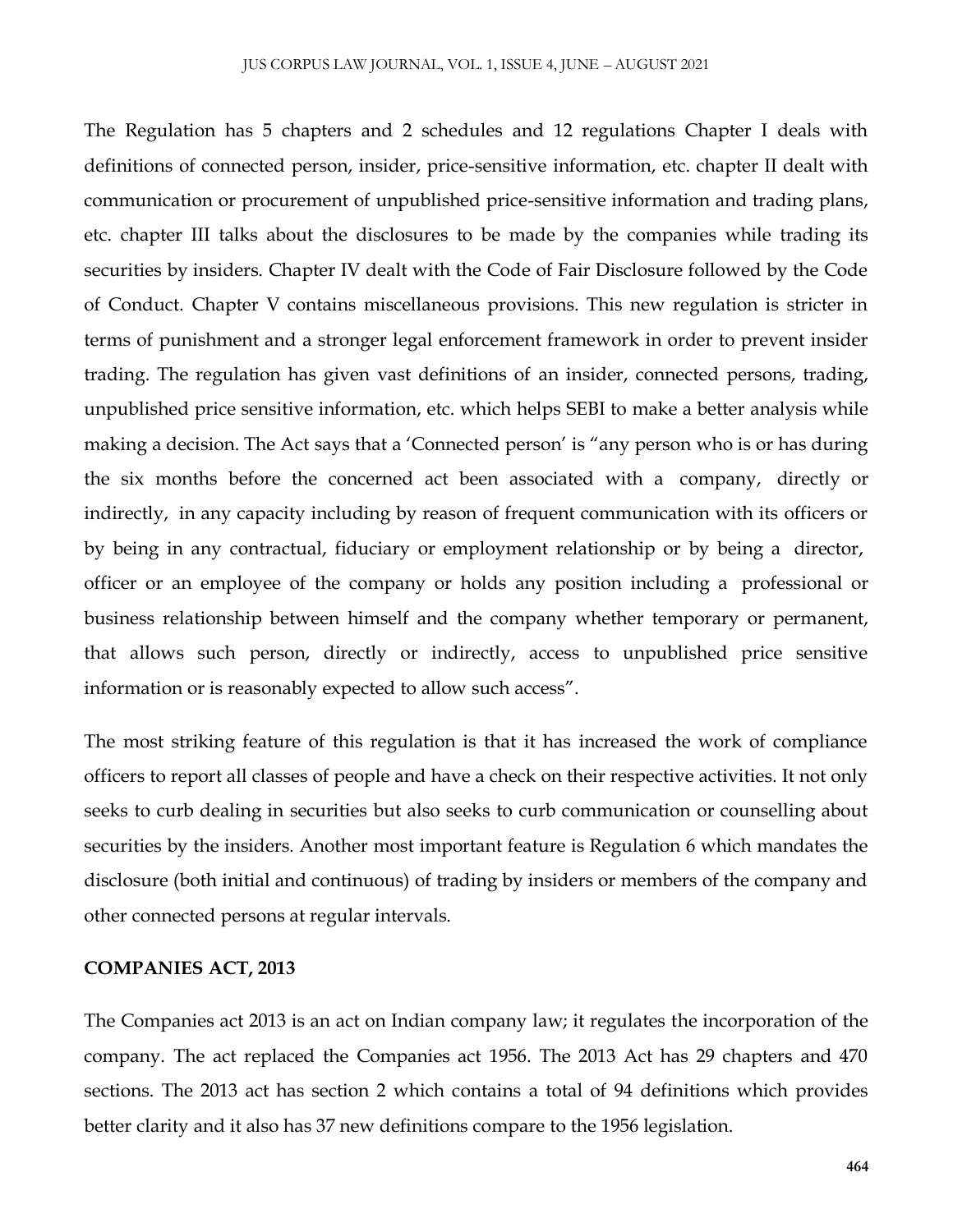#### **INSIDER TRADING IN COMPANIES ACT, 2013**

Section 195 of the Act of 2013 dealt with the prohibition of insider trading of securities. The Prior act of 1956 did not include the provision of insider trading. "Insider trading" means an act of buying or selling any securities by any director or any person who is reasonably expected to have access to any price-sensitive non-public information in respect of securities of the company.

#### **PUNISHMENT UNDER COMPANIES ACT 2013**

If any person contravenes the provisions of this section, he shall be punishable with imprisonment for a term which may extend to five years or with a fine which shall not be less than five lakh rupees but which may extend to twenty-five crore rupees or three times the amount of profits made out of insider trading, whichever is higher, or with both.

#### **SOME CASE LAWS**

#### **1. Dilip Pendse v SEBI**

"Dilip was MD of NIshkalpa, a wholly-owned subsidiary of TATA finance ltd. (TFL). As of March 31st, 201 Nishkalpa made a loss of 79.37crores.and Dilip had access to this unpublished information. This information was to be made public only a month later. And within the span of one month Dilip told his wife about this price-sensitive info, his wife sold her 2,90,000 shares and she also sold a company that was controlled by his wife and father-in-law. SEBI charged DilipPendse for insider trading."

## **2. Hindustan Lever Limited v SEBI**

"Hindustan Lever Limited purchased 8 lakh shares of BBLIL from UTI on March 25, 1996. And this purchase was made just 2 weeks before the official announcement for a merger Of HLL and BBLIL. After investigation it was HLL was found an insider under Section 2(e) of the 1992 Regulations. SEBI held that, since, HLL and BBLIL were subsidiaries of the same Londonbased Unilever, and were effectively under the same management; HLL and its directors had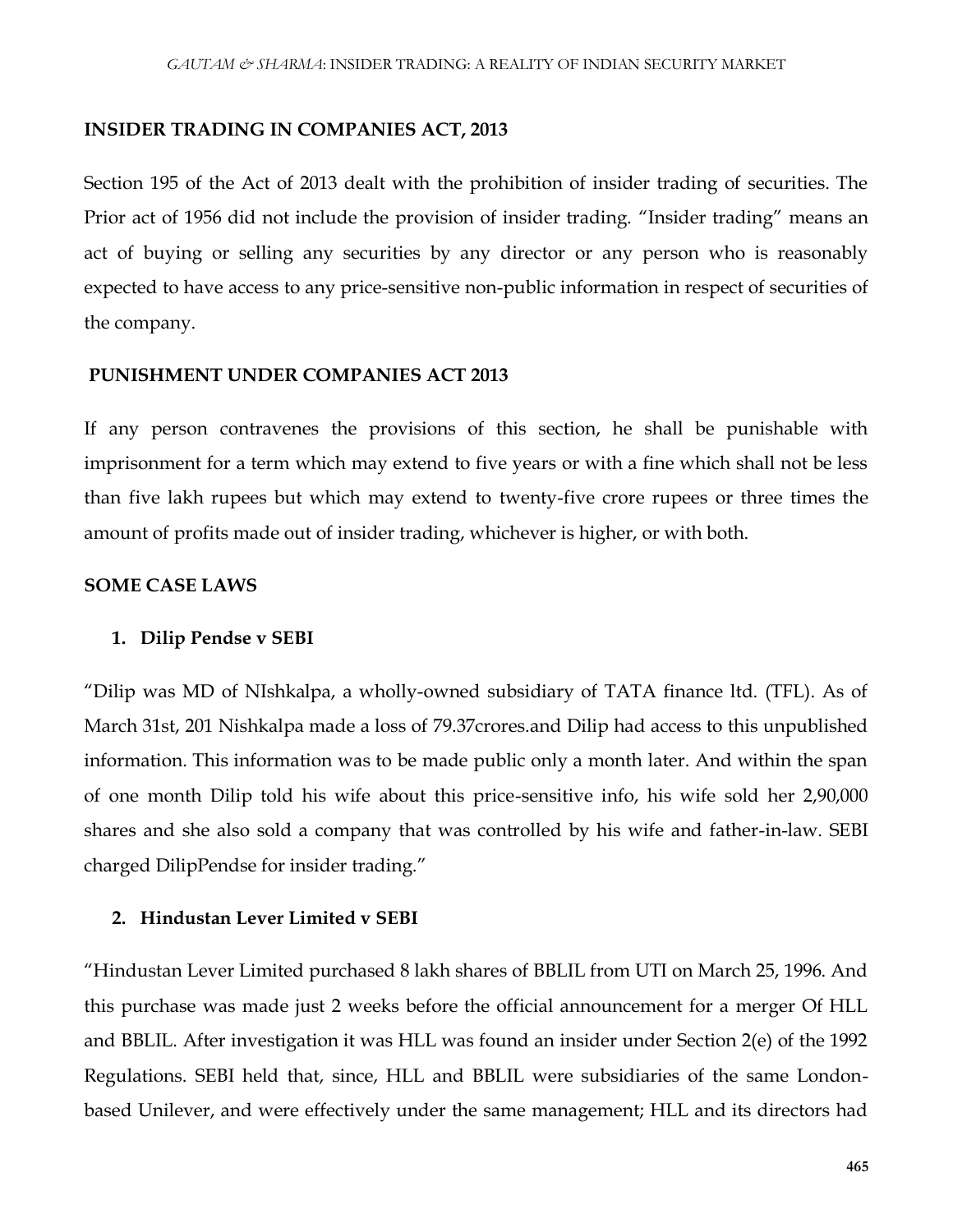prior knowledge of the merger. Thus HLL was covered under the definition of an insider as above defined."<sup>10</sup>

## **3. Rakesh Aggarwal v SEBI**

This is one of the landmark judgements on this issue. In this case, "it was given that Rakesh Agrawal was the managing director of ABS Company Pvt. Ltd. The ABS Company was in negotiation with Bayer A.G. which was based in Germany. Rakesh Agrawal thus had access to unpublished information of Bayer's company. It was alleged by the SEBI that the brother-inlaw of Rakesh Agrawal, Mr. I P Kedia, had purchased some shares from ABS and tendered the shares to Bayer in the open offer." This resulted in substantial gains by the ABS Company. After Bayer company overtook the ABS Company. The 51% of shares that were acquired by the Bayer Company were not public, thus ABS was an insider. Therefore the appellant acted in insider trading and acted in violation of regulations 3 and 4 of the SEBI act. <sup>11</sup> Shri Rakesh Agrawal deposit Rs.34,00,000 with Investor Protection Funds of Stock Exchange, Mumbai, and NSE (in equal proportion i.e. Rs.17,00,000 in each exchange) to compensate any investor which may make any claim subsequently. Any investor who is aggrieved with the sale of shares of ABS Industries to Mr. I.P. Kediafrom September 9, to October 1, 1996, can approach SEBI within 15 days of this order.<sup>12</sup>

#### **4. Indiabulls Case**

This case is one of the latest case laws which is related to insider trading. In this case, the executive director of Indiabulls was accused of making Rs. 87 lakhs unlawfully by trading in Indiabulls when they had access to unpublished secret information of sale of land and property privately which is the subsidiary of Indiabulls venture limited. According to the regulator, the executive director of the Indiabulls venture limited was in the management committee of the Indiabulls, therefore she was an insider and her husband too was an insider. These unlawful gains were made in the year from 2017-19. The SEBI ordered that strict

 $\overline{\phantom{a}}$ 

<sup>10</sup> Kumar Gourav (n 9)

<sup>11</sup> Kumar Gourav (n 9)

<sup>12</sup> *Rakesh Aggarwal v SEBI* (2004) 1 Comp LJ 193 SAT, (2004) 49 SCL 351 SAT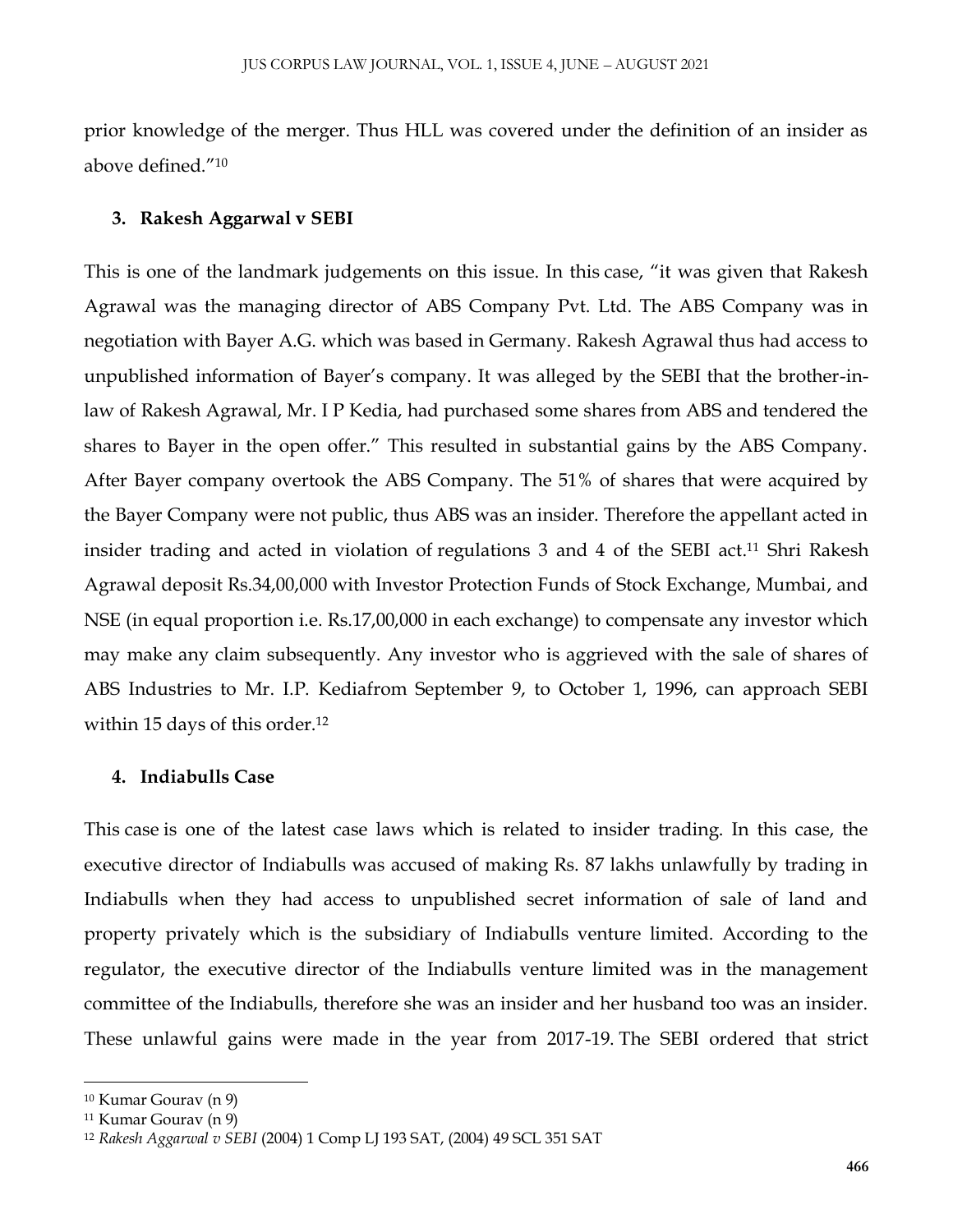criminal action be taken against the IVF and both the executive director of the company and her husband have to impound Rs. 87.4 lakhs both jointly and severally. It was further directed that no debts shall be made without the prior permission of SEBI.<sup>13</sup>

## **RATIONAL BEHIND REGULATIONS OF INSIDER TRADING IN INDIA**

India is one of the fasted growing countries in the world and as faster it moves ahead in the race there can be more financial crimes coming into the picture. One of the most rampant crimes is insider trading. Insider trading was not always seen as a crime, in-fact in one of the judgments it was observed that it is more like a perk for the members of the company. While commencing his speech at a seminar in 1992, a former president of Bombay Stock Exchange mentioned that "*There is no other kind of trading in India, but the insider variety. It is another matter that by the time the retail guys get the hot tip the real operator is already dumping their holdings*14". After that time with the suggestions of various committees a regulatory body was set up, different laws were enacted.

The rationale behind the prohibition of insider trading as quoted by Lord Lane in Attorney General's Reference No.1 of 1988 (1988) BCC 765 is

"*the obvious and understandable concern…about the damage to public confidence which insider dealing is likely to cause and the clear intention to prevent so far as possible what amounts to cheating when those with inside knowledge use that knowledge to make a profit in their dealing with others*". <sup>15</sup> The securities market is said to be smooth and investor-friendly when its own players provide a quality of service and maintain the integrity of the market. Financial crimes such as insider trading result in loss of the confidence of investors and sometimes its own players since only a few people who have the confidential information would use them directly to make profits and indirectly to befool other investors.

<sup>13</sup> *Serah Njoki Karingithi v William P Barr* 140 S Ct 1106 (2020)

<sup>14</sup> Sucheta Dalal, 'Nabbing Insider Traders: Easier Said than Done' (*Sucheta Dalal Blog*, 2000)

[<sup>&</sup>lt;http://www.suchetadalal.com/?id=b2f569ff-81f2-731e-492e821018d0&base=sub\\_sections\\_content&f>](http://www.suchetadalal.com/?id=b2f569ff-81f2-731e-492e821018d0&base=sub_sections_content&f) accessed 16 July 2021

<sup>15</sup> 'Insider Trading: Journey of Legal Framework to Check the Practice' (*Indian Law Watch*, 2021)

[<sup>&</sup>lt;https://indianlawwatch.com/practice/insider-trading/>](https://indianlawwatch.com/practice/insider-trading/)accessed 16 July 2021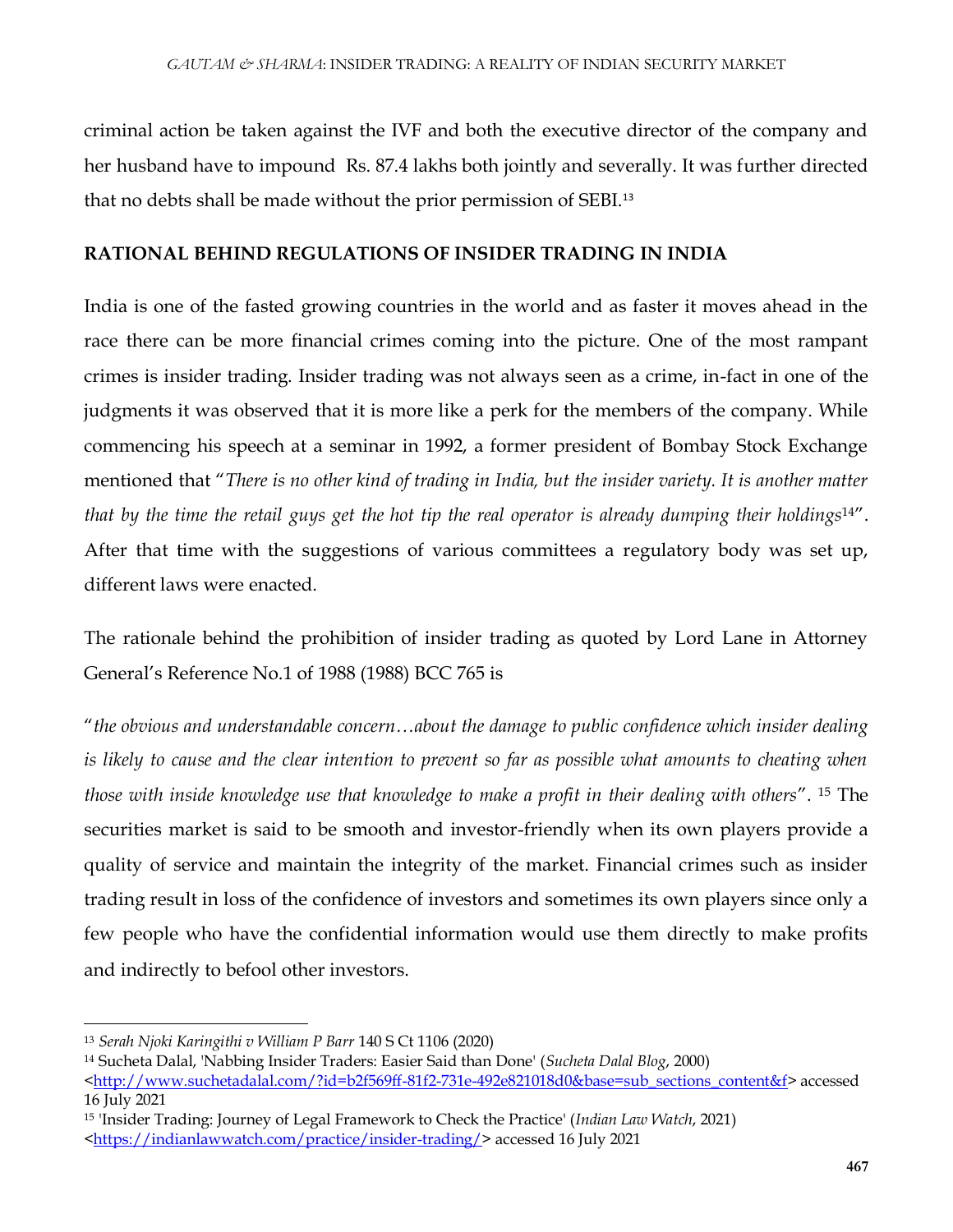The securities regulatory body of India i.e. SEBI has three basic objectives; *promote* the development of the securities market, *protect* the interest of the investor and *regulate* the securities market. Insider trading has a detrimental effect on all of them; it hampers the growth of the market, beats the confidence of the investor in the securities market, and impedes the proper regulation of the market as it is one of the loopholes in the regulation itself. Hence it was necessary for the Indian legislature to make laws and regulations, prohibiting the practice of insider trading.

## **CAN INSIDER TRADING BE LEGAL?**

 $\overline{\phantom{a}}$ 

Insider trading is mostly seen as a negative concept but there a certain instances when insider trading can be legal. It has always been seen that the employees and other members of the company buy the stocks in the same company. Suppose there is an insider who plans to sell stocks of the company after their retirement for a specific period to earn returns. However, at a later date, he/she comes to possess UPSI. In this case, the trader may not be indulging in illegal insider trading, as they did not decide on selling their owned stocks based on the nonpublic information.<sup>16</sup> When the members of the company regularly report about its buying and selling of the securities in their own company to SEBI and do not use the information to misuse it, they cannot be held under the charge of illicit insider trading. Also when the members of the company trade in the securities of their own company based on the information given to the public, they cannot be made liable for insider trading.

## **PREVENTIVE MEANS AND OBLIGATIONS ON A COMPANY**

SEBI has introduced various measures to prevent insider trading in India. Apart from that companies are instructed to follow a certain code of conduct in order to check on such breach of trust in the company. SEBI under Regulation 9 of Prohibition of Insider Trading Regulation, 2015, has mentioned minimum standards for code of conduct for the listed companies to regulate and monitor trading practices. The Board of directors is under the obligation to

<sup>&</sup>lt;sup>16</sup> 'Insider Trading - Definition & Examples of Insider Trading' (*Groww*) [<https://groww.in/p/insider-trading/>](https://groww.in/p/insider-trading/) accessed 16 July 2021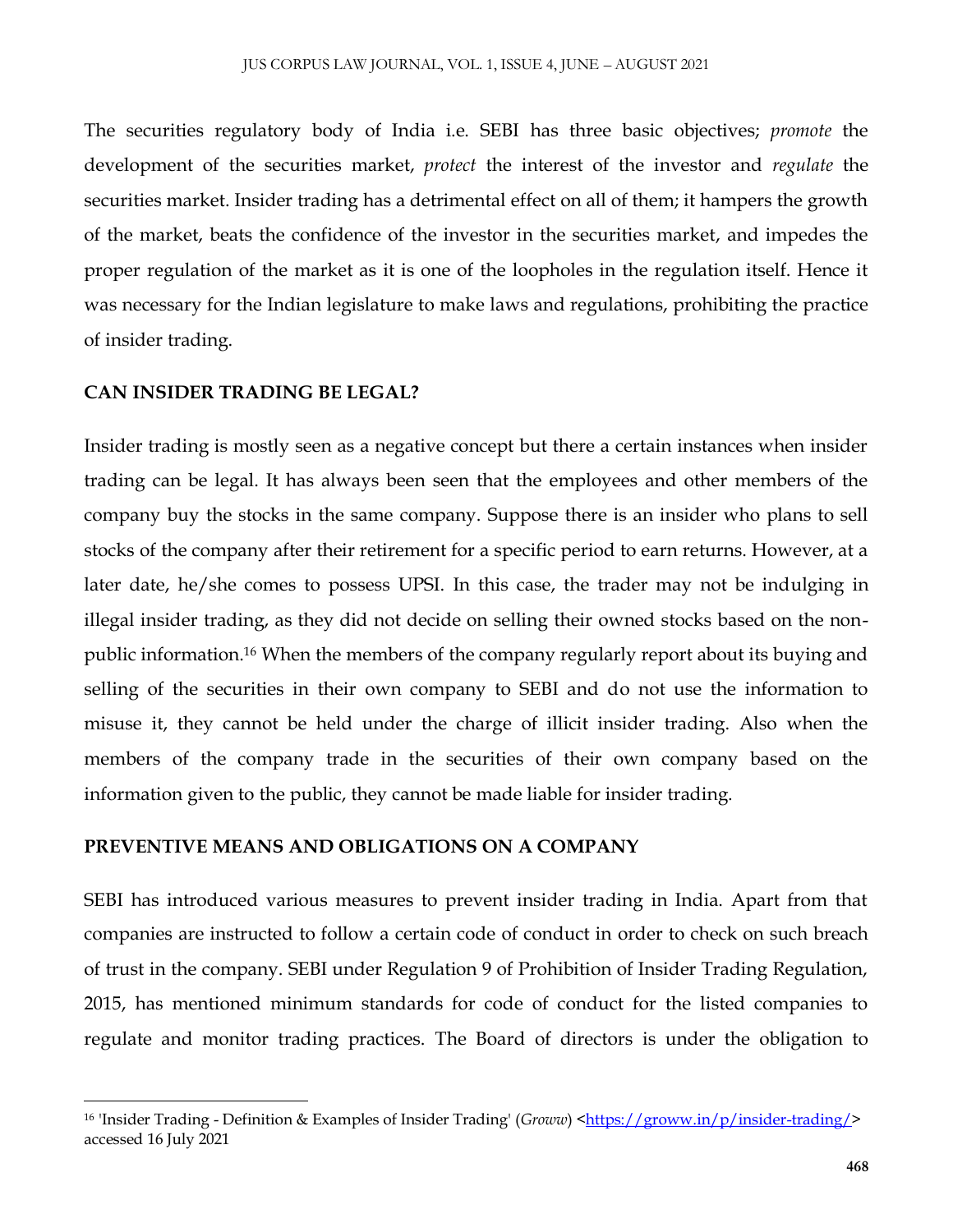ensure that there is a formulation of a code of conduct, governing trading by designated persons. There are some minimum standards for code of conduct:

- **Periodical Disclosure –** the companies are required to put a clause in their code of conduct under which the 'compliance officer' shall report to the board of directors at a certain frequency (not less than 1 year).
- **Chinese walls –** these are the artificial barriers in large firms and companies which prevent the flow of sensitive information between different departments. The code of conduct shall include these norms and mention who all are allowed/prevented to cross that wall.
- **Closure of Trading Window -** a trading window is basically a time period when the trading in securities is allowed. In a company when the compliance officer is of the view that a certain class of designated persons is in the possession of unpublished price sensitive information (UPSI), the trading window shall be closed. This class of persons and their respective relatives shall not be allowed to trade in securities during the closure of the trading
- window. The re-opening of the trading window in these cases depends upon the fact that whether the UPSI is now generally available or not, has to be determined by the compliance officer.
- **Provisions for designated persons -** Regulation 9(4) (iii) specifies that all promoters of listed companies and promoters who are individuals or investment companies for intermediaries or fiduciaries shall be included as the designated person.<sup>17</sup> This class of individual are required to provide essential information about them such as identifier authorised by the law. There shall be a specified period (not less than six months), when they are not allowed to execute a 'contra trade' (trading the same shares without paying for them).
- **Whistleblower policy –** the listed co. shall have such policy where and make its employees aware about the same. A whistleblower is a person who informs about the fraudulent trading practices in the company; makes them in the notice to the

 $\overline{\phantom{a}}$ 

<sup>17</sup> Groww (n 16)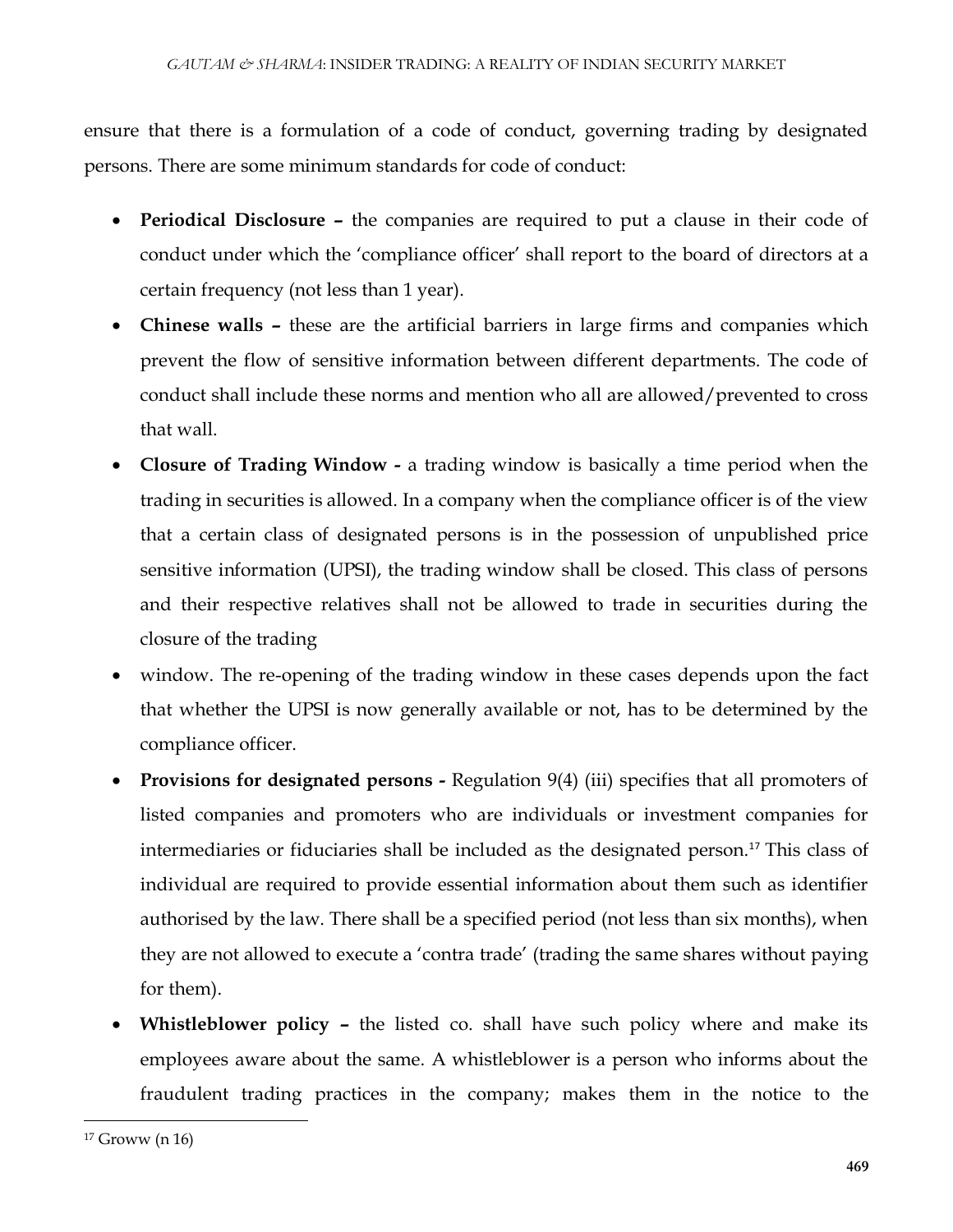authorities. There shall be a policy which protects such individuals and also give them reward for their courage and integrity.

SEBI has made some amendments in order to make these regulations stronger. Recently SEBI has decided to increase the reward given to the whistleblowers from 1 crore to 10 crore rupees. The move is expected to further bolster SEBI's arsenal in fighting insider trading cases. <sup>18</sup> SEBI has decided to include not only listed by unlisted companies. This would help SEBI to get good exposure to these companies and prevent them from committing such felonies. Apart from all the regulations made by the SEBI companies are under obligation to follow them and make sure that insider trading is curbed and prevented to a maximum extent. For doing that, companies should have an internal body or an in-house watchdog for handling such matters; there must be periodical disclosure of trading practices especially in the case of designated people and other intermediaries. Also, proper auditing must be done in order to confirm that the company is safe from any insider trading. The board of directors should make it clear that what information is legitimate and which information is against the law i.e. a transparent picture of definitions should be there in their respective code of conduct.

The company should educate its employees about crimes related to the security market so that employees and other intermediaries do not commit them unknowingly. However intention is not a relevant factor in determining insider trading but still, if people know about its consequences, the chances of them committing a felony would gradually decrease. Instead of relying upon the employees for providing clearance reports, the companies should take help from the software which can help them provide a better picture without any biases.

The company should take immediate actions against this crime otherwise when the dust settles; it would be the company that will be in the trouble with the insider.

## **ARE THESE REGULATIONS EFFECTIVE?**

 $\overline{\phantom{a}}$ 

Despite the robust regulations of SEBI to prevent insider trading, the regulatory body fails to meet with the technical difficulties of proving insider trading. The charges of insider trading

<sup>18</sup> 'Sebi makes reward for Whistleblowers on Insider Trading more Attractive' (*The Economic Times*, 2021) [<https://economictimes.indiatimes.com/markets/stocks/news/sebi-makes-reward-for-whistleblowers-on](https://economictimes.indiatimes.com/markets/stocks/news/sebi-makes-reward-for-whistleblowers-on-insider-trading-more-attractive/articleshow/83953473.cms?from=mdr)[insider-trading-more-attractive/articleshow/83953473.cms?from=mdr>](https://economictimes.indiatimes.com/markets/stocks/news/sebi-makes-reward-for-whistleblowers-on-insider-trading-more-attractive/articleshow/83953473.cms?from=mdr) accessed 19 July 2021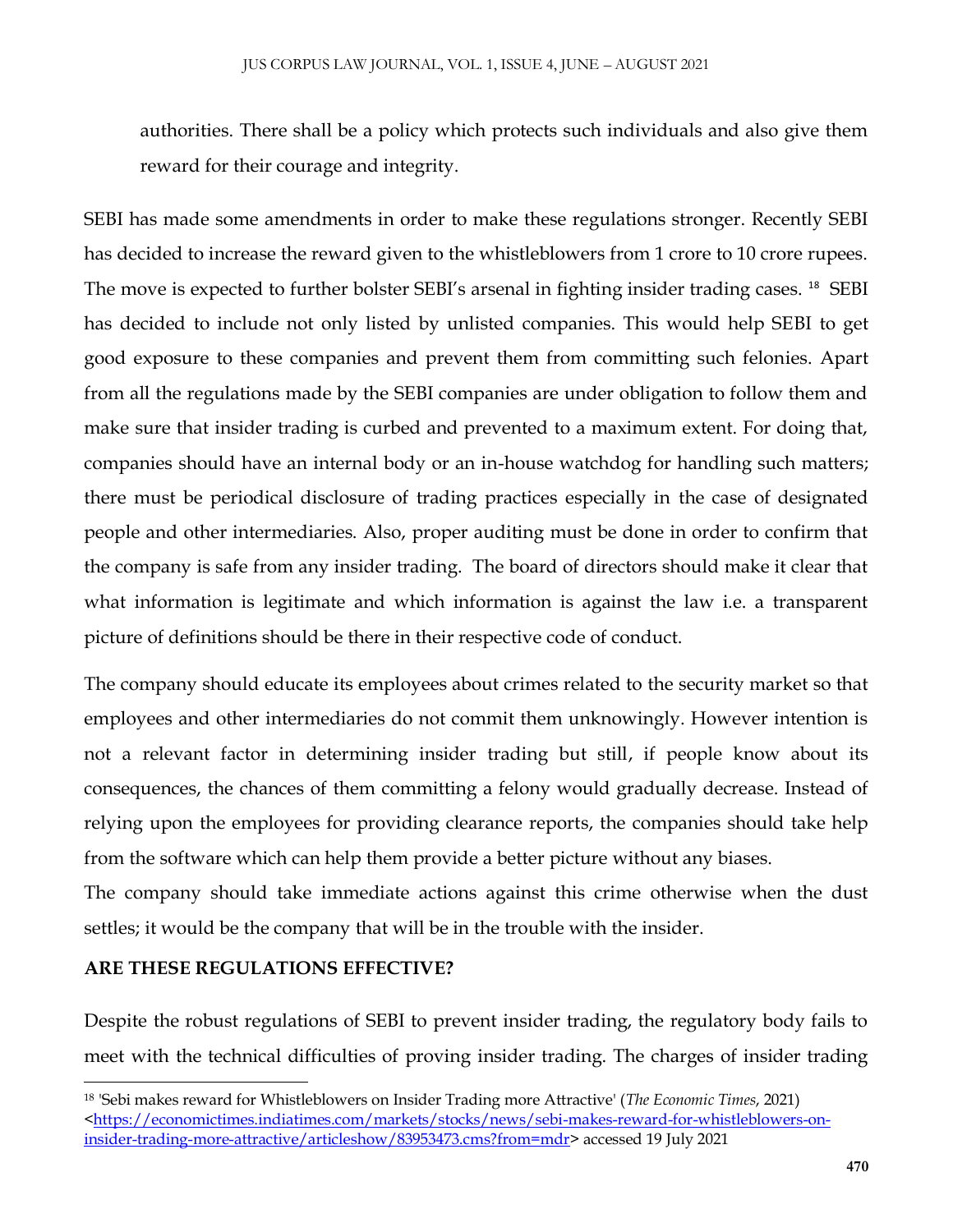are mostly based on circumstantial bases hence it is quite difficult to prove the crime. Even if it is proven the chances of a proper prosecution are very less. It is time that SEBI changes the way it collects evidence and investigates.

"*According to the Annual Report of SEBI for the year 2016-17, Insider trading constituted 14% (34 cases) of the investigation taken up by the SEBI in the year 2016-17 as against 12 cases in the previous year. Insider trading is rampant and is increasing with each passing year. Also, as against 34 cases taken up for the investigation, only 15 were completed. It is, therefore, a matter of serious concern*."<sup>19</sup>

## **REASONS FOR THE INEFFECTIVENESS ARE AS FOLLOWS**

- **Less man-power -** According to the US Securities and Exchange Commission's (SEC) Annual Report (CY 2016), the SEC employs almost one employee for each listed firm. However, according to SEBI's Annual Report (FY 2017), SEBI seems to have one employee for every six listed businesses. The SEC has more than 15 times the number of personnel as SEBI in important departments such as Corporate Finance, which is responsible for determining the quality of financial statements of listed companies, among other things (477 versus 31). A lack of personnel may be the cause of insufficient investigation into insider trading. Good strength of staff in the SEBI can help in better vigilance. As of March 31, 2020, the total number of employees in various grades is  $867<sup>20</sup>$ on the other hand SEC has around 4500 employees. Apart from a shortage of staff, SEBI also lacks a bunch of dexterous people who have specific skills in, data analysing, accounting, and legal expertise in every field, other academicians.
- **Power to tap phone calls** since insider trading is a crime based on circumstantial evidence, it is necessary SEBI has the power to tap phone records and transcripts. Phone calls mostly tell us about the nexus between insider and its illicit information, which could eventually help SEBI to investigate in a proper manner. But the issue is SEBI has

<sup>19</sup> Kirthana Singh, 'Insider Trading Laws in India in Comparison with the Laws in US and UK' (*Legal Services India*) [<http://www.legalservicesindia.com/article/2567/Insider-Trading-laws-in-India-in-comparison-with-the](http://www.legalservicesindia.com/article/2567/Insider-Trading-laws-in-India-in-comparison-with-the-laws-in-US-and-UK.html)[laws-in-US-and-UK.html>](http://www.legalservicesindia.com/article/2567/Insider-Trading-laws-in-India-in-comparison-with-the-laws-in-US-and-UK.html) accessed 19 July 2021

<sup>&</sup>lt;sup>20</sup> 'SEBI | Employee Profile in SEBI' (*SEBI*) [<https://www.sebi.gov.in/department/human-resources](https://www.sebi.gov.in/department/human-resources-department-37/employee-profile-in-sebi.html)[department-37/employee-profile-in-sebi.html>](https://www.sebi.gov.in/department/human-resources-department-37/employee-profile-in-sebi.html) accessed 19 July 2021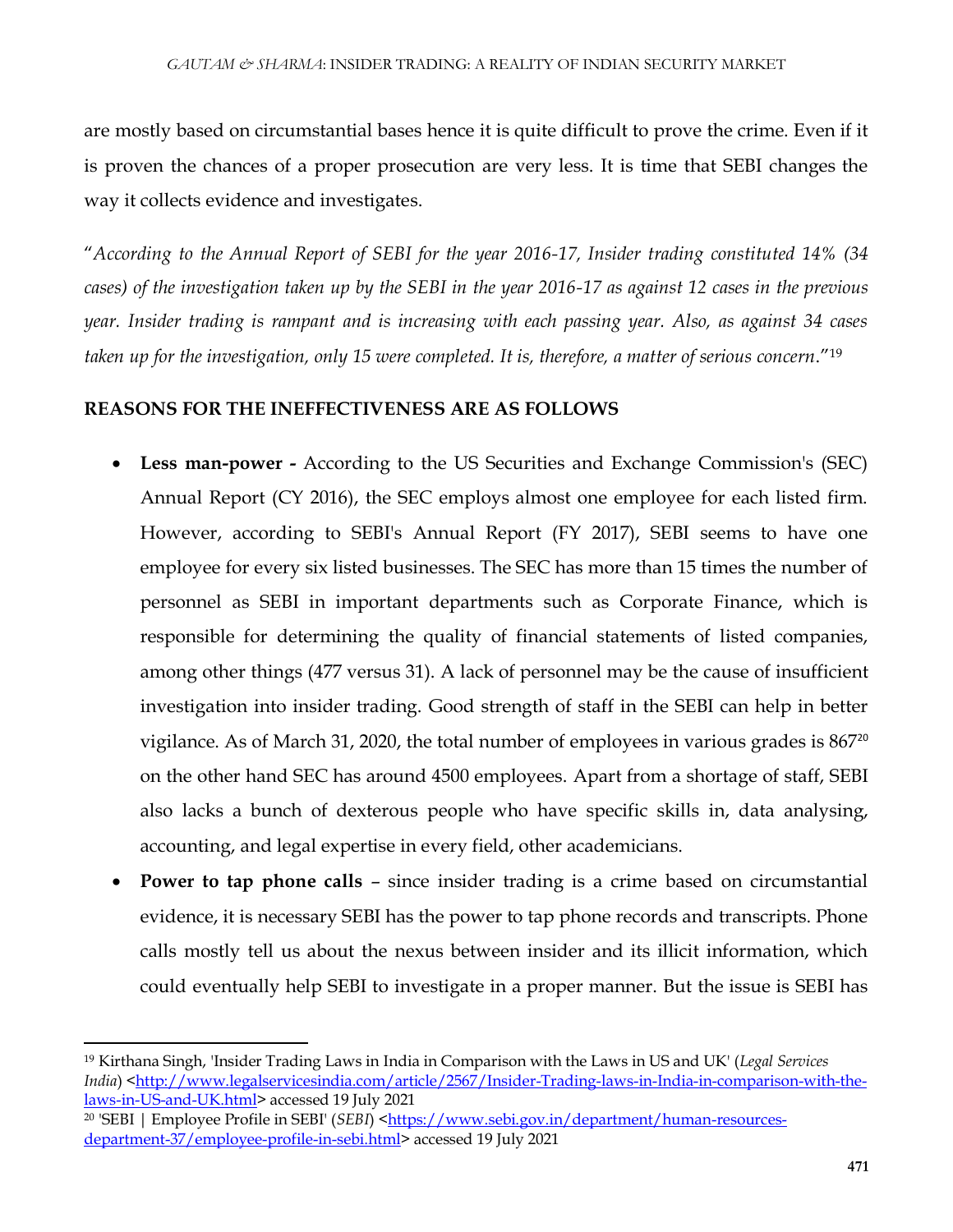no power to tap the phone calls. Soon after the Raj Rajaratnam Gupta, insider trading case became public, SEBI had approached the government of India for the power to tap phone calls for the suspected insider trading and other securities frauds. However, the government did not agree.  $21$  The government of India rejected SEBI's request on the ground that it can lead to abuse of power. Former chairman of SEBI has once mentioned that "The SEBI does not have the power to tap phones. It can only request call data records in suspicious cases. In India, only a few economic agencies like the Central Board of Direct Taxes have the power to tap phones." $22$ 

- **Applicability issue of SEBI regulation across the border** under SEBI regulations there is no such rule that makes it applicable to extra territories. There is no specification regarding the applicability of this law to any outside national who has abused the information. This is something the government of India should consider because this could affect our economy in long term.
- **Other lacunas** SEBI has never specified a time limit and procedure to investigate the matters of insider trading. Any peculiar deferral in the completion of examination may result in loss of key evidentiary material and gives the neckline committers a chance to affect the examination.<sup>23</sup>All these things need to be under consideration in order to improve our security market and regulatory body for the same. This shows us that these regulations enacted by the government of India have not proved to be exemplarily effective; there is still room for improvement. These reforms if taken care of can help the economy and legal system of the country to become more stable and strong.

<sup>21</sup> Partha Sinha, 'Insider Trading is Rampant on Dalal Street' (*The Economic Times*, 2012)

[<sup>&</sup>lt;https://economictimes.indiatimes.com/insider-trading-is-rampant-on-dalal-street/articleshow/14222302.cms>](https://economictimes.indiatimes.com/insider-trading-is-rampant-on-dalal-street/articleshow/14222302.cms) accessed 20 July 2021

<sup>22</sup> UK Sinha, 'Stricter Disclosure Norms Soon for Research Analysts' (*The Indian Express*, 2015)  $\frac{\text{https://indianexpress.com/article/business/business-others/uk-sinha-stricter-disclosure-norms-soon-for-}$ [research-analysts/>](https://indianexpress.com/article/business/business-others/uk-sinha-stricter-disclosure-norms-soon-for-research-analysts/) accessed 20 July 2021

<sup>23</sup> Abhirami B and Arya Kuttan, 'Insider Trading Laws in India - Pertinence and Problems' (2018) 4 International Journal of Legal Developments and Allied Issues